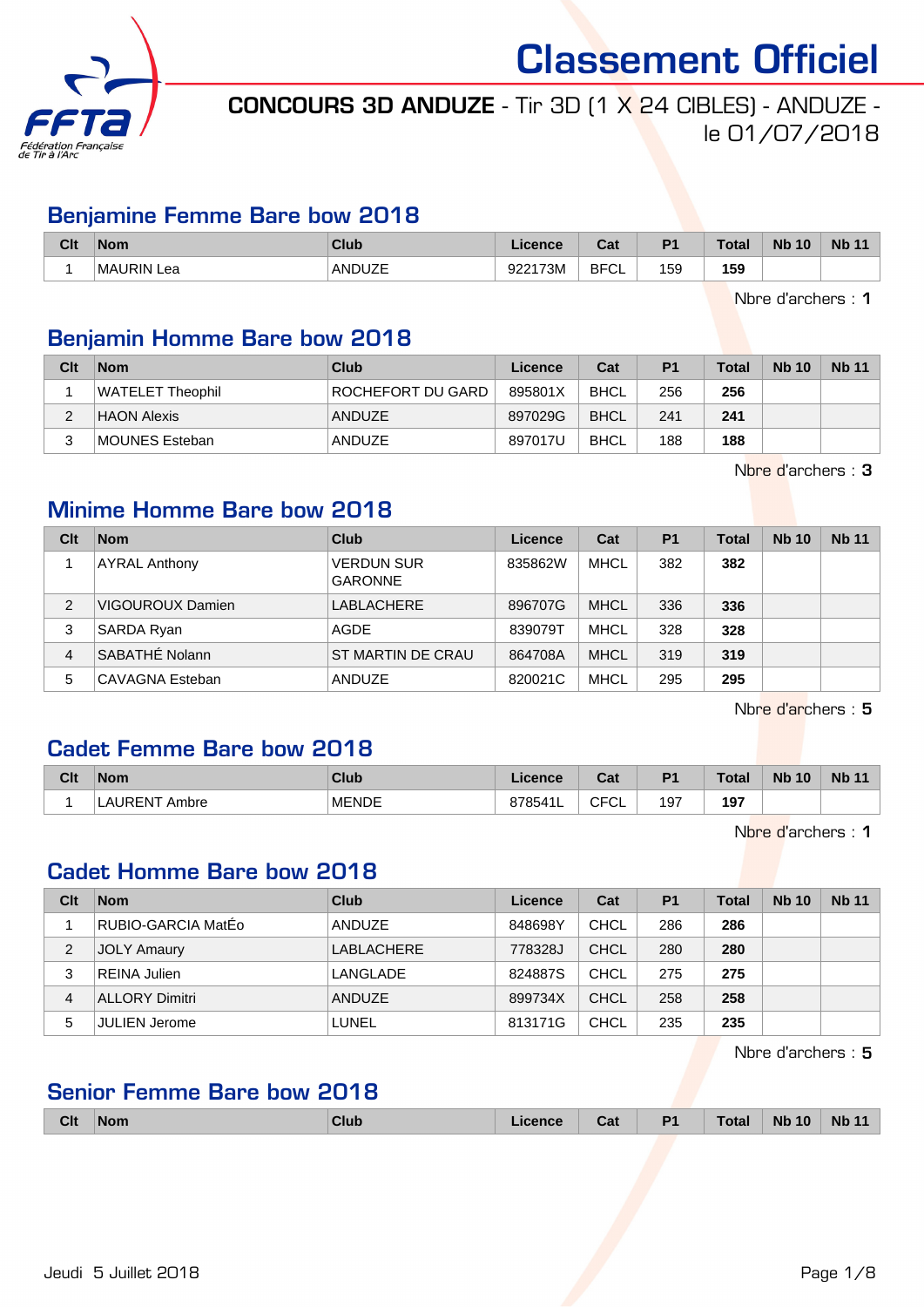

# CONCOURS 3D ANDUZE - Tir 3D (1 X 24 CIBLES) - ANDUZE le 01/07/2018

#### Senior Femme Bare bow 2018 (Suite)

| Clt      | <b>Nom</b>                | Club               | Licence | Cat         | P <sub>1</sub> | <b>Total</b> | <b>Nb 10</b> | <b>Nb 11</b> |
|----------|---------------------------|--------------------|---------|-------------|----------------|--------------|--------------|--------------|
|          | LEGRAND ValÉrie           | <b>MIRAMAS</b>     | 808113J | <b>SFCL</b> | 335            | 335          |              |              |
| <u>.</u> | <b>CHAUVET Isabelle</b>   | IST CHELY D'APCHER | 761510D | <b>SFCL</b> | 238            | 238          |              |              |
| 2<br>J   | <b>FRENILLOT Virginie</b> | <b>VIVIERS</b>     | 949628E | SFCL        | 143            | 143          |              |              |

Nbre d'archers : 3

# Senior Homme Bare bow 2018

| Clt | <b>Nom</b>                 | Club              | Licence | Cat  | P <sub>1</sub> | <b>Total</b> | <b>Nb 10</b> | <b>Nb 11</b> |
|-----|----------------------------|-------------------|---------|------|----------------|--------------|--------------|--------------|
|     | RIBES Loic                 | <b>ST ETIENNE</b> | 409446A | SHCL | 399            | 399          |              |              |
| າ   | MARTIN TEYSSIER David      | ROCHEFORT DU GARD | 712371S | SHCL | 375            | 375          |              |              |
| 3   | CABRERA Angel              | <b>ROBION</b>     | 930295R | SHCL | 260            | 260          |              |              |
| 4   | <b>FRENILLOT Alexandre</b> | <b>VIVIERS</b>    | 933595C | SHCL | 196            | 196          |              |              |

Nbre d'archers : 4

### Vétéran Femme Bare bow 2018

| Clt | <b>Nom</b>                        | <b>Club</b>                         | Licence | Cat          | <b>P1</b> | Total | <b>Nb 10</b> | <b>Nb 11</b> |
|-----|-----------------------------------|-------------------------------------|---------|--------------|-----------|-------|--------------|--------------|
|     | <b>ARIFON Catherine</b>           | <b>LABLACHERE</b>                   | 601903T | <b>VFCL</b>  | 349       | 349   |              |              |
| 2   | <b>PAULEAU Colette</b>            | <b>ROBION</b>                       | 403922W | <b>VFCL</b>  | 329       | 329   |              |              |
| 3   | <b>CARCENAC - ROGER Catherine</b> | <b>GONFARON</b>                     | 691993S | <b>VFCL</b>  | 307       | 307   |              |              |
| 4   | <b>GAFFET Nathalie</b>            | ROCHEFORT DU GARD                   | 914078N | <b>VFCL</b>  | 294       | 294   |              |              |
| 5   | <b>TRANCHIMAND Roselyne</b>       | <b>BONNIEUX</b>                     | 362485F | <b>SVFCL</b> | 293       | 293   |              |              |
| 6   | <b>MAURY Christine</b>            | <b>BIZANET</b>                      | 675504U | <b>VFCL</b>  | 283       | 283   |              |              |
| 7   | <b>AYRAL Corinne</b>              | <b>VERDUN SUR</b><br><b>GARONNE</b> | 876563L | <b>VFCL</b>  | 275       | 275   |              |              |
| 8   | LE BOZEC Sylvie                   | ST PIERRE DU CHAMP                  | 841710C | <b>VFCL</b>  | 225       | 225   |              |              |

Nbre d'archers : 8

# Vétéran Homme Bare bow 2018

| Clt            | <b>Nom</b>               | Club                                     | Licence | Cat          | <b>P1</b> | <b>Total</b> | <b>Nb 10</b> | <b>Nb 11</b> |
|----------------|--------------------------|------------------------------------------|---------|--------------|-----------|--------------|--------------|--------------|
|                | <b>PAGNUCCO Bernard</b>  | SAINT-RAPHAEL                            | 262207H | <b>SVHCL</b> | 413       | 413          |              |              |
| 2              | GILBERT Jean             | <b>PEYNIER</b>                           | 885924L | <b>VHCL</b>  | 339       | 339          |              |              |
| 3              | <b>LAVIE Richard</b>     | LABLACHERE                               | 739611A | <b>VHCL</b>  | 332       | 332          |              |              |
| $\overline{4}$ | NORTES ALCARAZ Michel    | LE MUY                                   | 727294M | <b>VHCL</b>  | 316       | 316          |              |              |
| 5              | <b>GENIN Christian</b>   | <b>PUY SAINTE</b><br><b>REPARADE ARR</b> | 238296T | <b>SVHCL</b> | 294       | 294          |              |              |
| 6              | <b>CLAPEYRON Jacques</b> | <b>ROBION</b>                            | 952344G | <b>SVHCL</b> | 251       | 251          |              |              |
| 7              | <b>DUPONT Alain</b>      | ST PIERRE DU CHAMP                       | 918975L | <b>SVHCL</b> | 163       | 163          |              |              |

Nbre d'archers : 7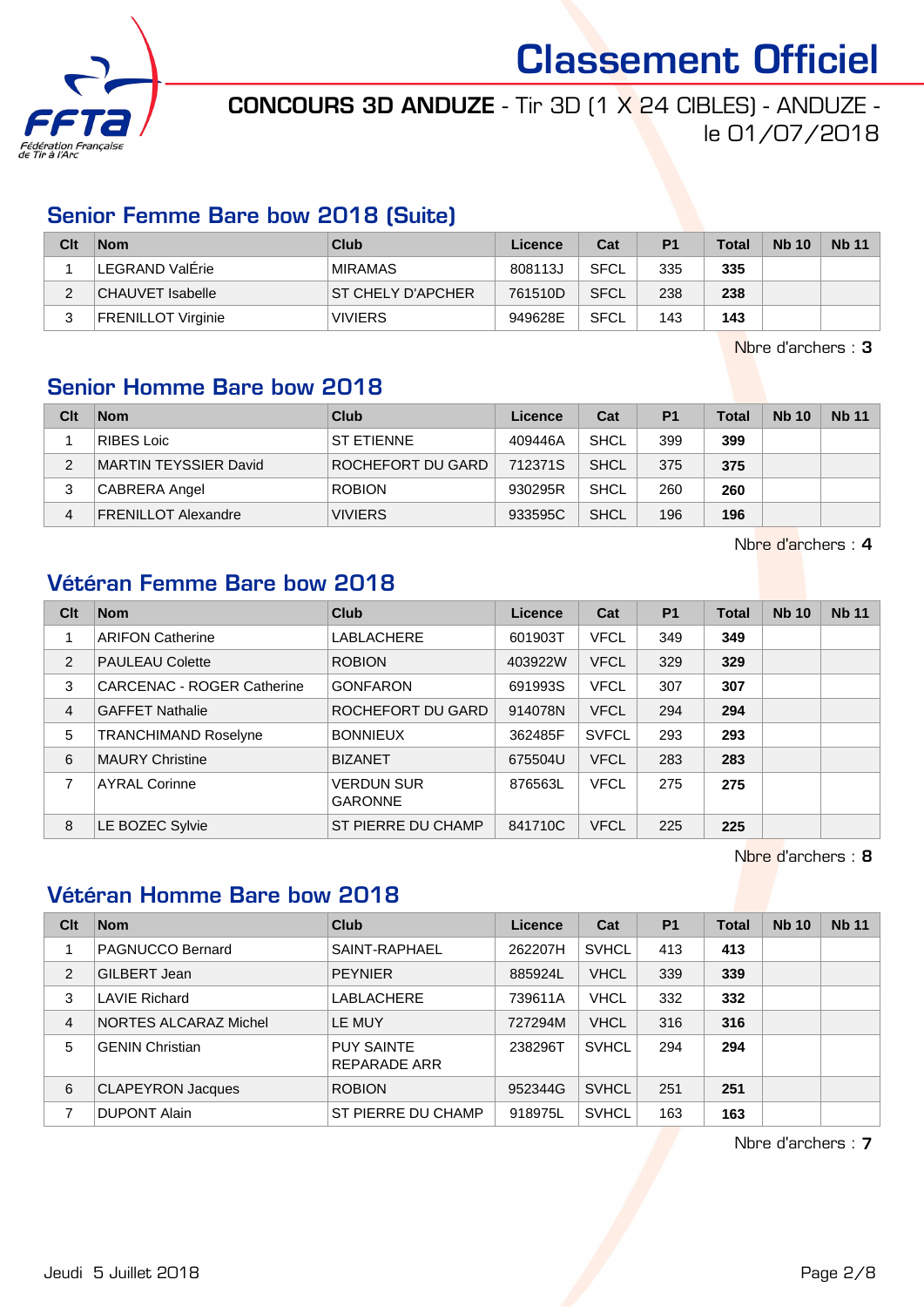

# CONCOURS 3D ANDUZE - Tir 3D (1 X 24 CIBLES) - ANDUZE le 01/07/2018

#### Senior Femme Arc à poulies nu 2018

| Clt | <b>Nom</b>              | Club          | Licence | Cat         | P <sub>1</sub> | <b>Total</b> | <b>Nb 10</b> | <b>Nb 11</b> |
|-----|-------------------------|---------------|---------|-------------|----------------|--------------|--------------|--------------|
|     | PHILIPPE Gael           | <b>ROBION</b> | 330848T | <b>SFCO</b> | 420            | 420          |              |              |
| ∠   | <b>MONTIEL Laetitia</b> | LANGLADE      | 405003W | <b>SFCO</b> | 399            | 399          |              |              |
| 2   | MENARDAIS MÉlanie       | <b>ROBION</b> | 884606D | <b>SFCO</b> | 325            | 325          |              |              |

Nbre d'archers : 3

# Senior Homme Arc à poulies nu 2018

| Clt      | <b>Nom</b>            | Club          | Licence | Cat         | P <sub>1</sub> | <b>Total</b> | <b>Nb 10</b> | <b>Nb 11</b> |
|----------|-----------------------|---------------|---------|-------------|----------------|--------------|--------------|--------------|
|          | SEEMANN Frederic      | <b>ROBION</b> | 934008B | <b>SHCO</b> | 376            | 376          |              |              |
| <u>.</u> | <b>JESSON Nicolas</b> | LANGLADE      | 462617V | <b>SHCO</b> | 345            | 345          |              |              |

Nbre d'archers : 2

### Vétéran Femme Arc à poulies nu 2018

| Clt | <b>Nom</b>                | Club                  | .icence | Col<br>va.                         | D <sub>4</sub> | <b>Total</b> | <b>Nb</b><br>10 | <b>Nb</b> |
|-----|---------------------------|-----------------------|---------|------------------------------------|----------------|--------------|-----------------|-----------|
|     | Danielle<br><b>MORARD</b> | <b>BONNIEUX</b><br>O۸ | 090253B | $\sim$ $\sim$ $\sim$<br>'⊤۷ګ<br>'∪ | 317            | 247          |                 |           |

Nbre d'archers : 1

# Vétéran Homme Arc à poulies nu 2018

| Clt | <b>Nom</b>               | Club                 | Licence | Cat          | P <sub>1</sub> | <b>Total</b> | <b>Nb 10</b> | <b>Nb 11</b> |
|-----|--------------------------|----------------------|---------|--------------|----------------|--------------|--------------|--------------|
|     | INAREJOS Ricardo         | <b>BONNIEUX</b>      | 402573E | <b>SVHCO</b> | 412            | 412          |              |              |
| 2   | <b>BONOMO Jacques</b>    | <b>MONTPEYROUX</b>   | 736944B | <b>VHCO</b>  | 386            | 386          |              |              |
| 3   | MAURY Max                | <b>BIZANET</b>       | 074667K | <b>VHCO</b>  | 361            | 361          |              |              |
| 4   | DUPUY Rene               | <b>MONTPEYROUX</b>   | 391242N | <b>SVHCO</b> | 361            | 361          |              |              |
| 5   | LE BOZEC Jean Jacques    | ST PIERRE DU CHAMP   | 736767J | <b>SVHCO</b> | 356            | 356          |              |              |
| 6   | CABRERA AndrÉ            | LANGLADE             | 797718K | <b>SVHCO</b> | 294            | 294          |              |              |
| 7   | <b>LUCET Jean-Pierre</b> | <b>COURNONTERRAL</b> | 691355Y | <b>VHCO</b>  | 282            | 282          |              |              |

Nbre d'archers : 7

# Junior Homme Arc Droit 2018

| Clt         | <b>Nom</b>           | Club              | Licence | Cat         | P <sub>1</sub> | <b>Total</b> | <b>Nb 10</b> | <b>Nb 11</b> |
|-------------|----------------------|-------------------|---------|-------------|----------------|--------------|--------------|--------------|
|             | <b>BRUEL Quentin</b> | <b>MENDE</b>      | 771218F | <b>JHAD</b> | 254            | 254          |              |              |
| $\sim$<br>∠ | JUDAS Arnaud         | <b>SEBONCOURT</b> | 806530N | CHAD        | 184            | 184          |              |              |

Nbre d'archers : 2

#### Senior Femme Arc Droit 2018

| Clt | <b>Nom</b>       | <b>Club</b>    | .icence | והיה<br>va  | D.         | <b>Total</b> | <b>N<sub>b</sub></b><br>10 | <b>Nb 11</b> |
|-----|------------------|----------------|---------|-------------|------------|--------------|----------------------------|--------------|
|     | SERRANO Delphine | <b>DIEDDEI</b> | 909546M | <b>SFAD</b> | ר ה<br>222 | ິ<br>        |                            |              |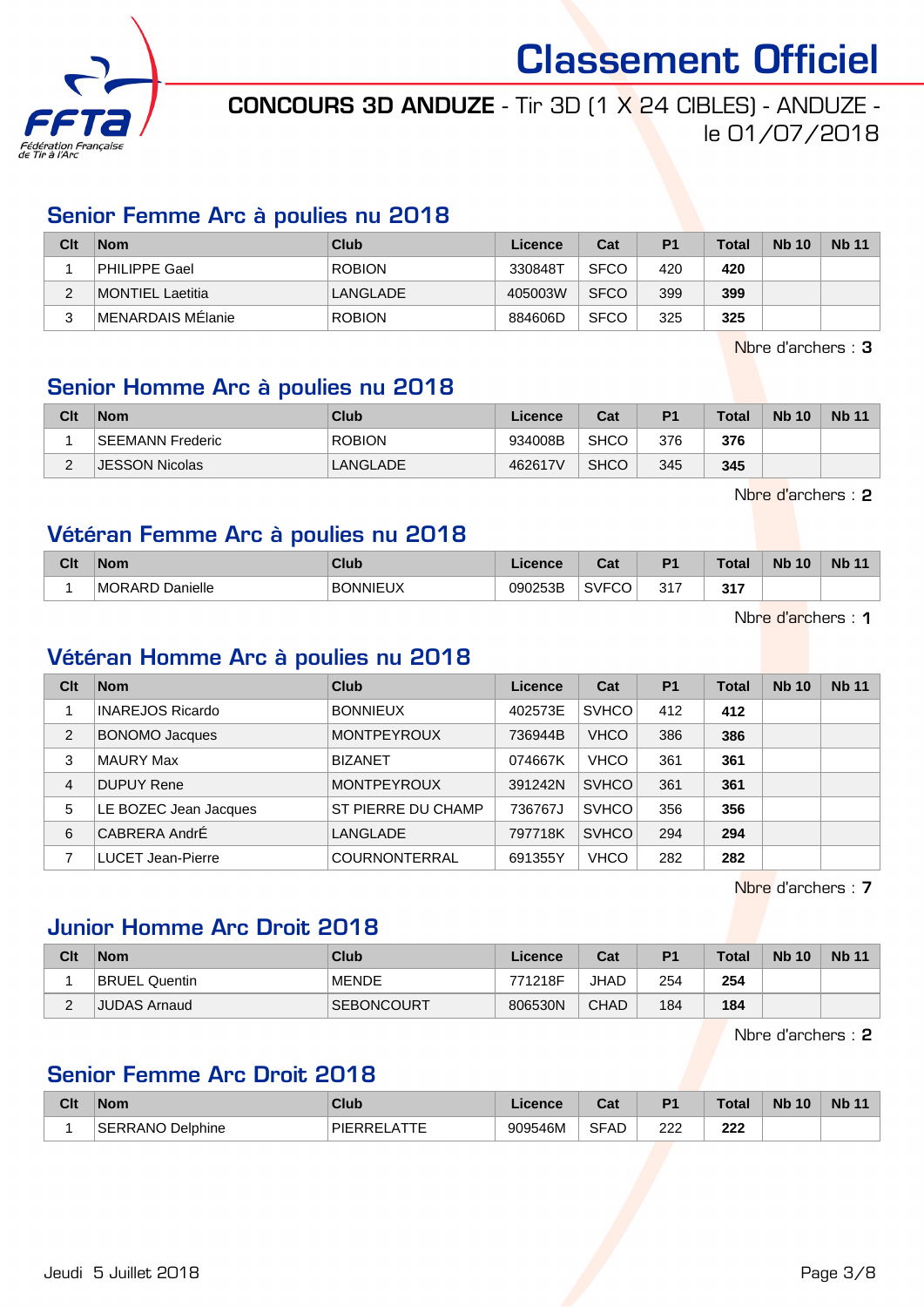

# CONCOURS 3D ANDUZE - Tir 3D (1 X 24 CIBLES) - ANDUZE le 01/07/2018

### Senior Femme Arc Droit 2018 (Suite)

| Clt    | <b>Nom</b>             | Club          | Licence | Cat         | P <sub>1</sub> | <b>Total</b> | <b>Nb 10</b> | <b>Nb 11</b> |
|--------|------------------------|---------------|---------|-------------|----------------|--------------|--------------|--------------|
| ⌒<br>_ | <b>SARDA Angelique</b> | <b>AGDE</b>   | 880741C | <b>SFAD</b> | 193            | 193          |              |              |
| ົ<br>ບ | CANELHO Nathalie       | <b>PRIVAS</b> | 763294T | <b>SFAD</b> | 142            | 142          |              |              |

Nbre d'archers : 3

## Senior Homme Arc Droit 2018

| Clt | <b>Nom</b>           | Club        | Licence | Cat         | P <sub>1</sub> | <b>Total</b> | <b>Nb 10</b> | <b>Nb 11</b> |
|-----|----------------------|-------------|---------|-------------|----------------|--------------|--------------|--------------|
|     | GUERRE Claude        | <b>AGDE</b> | 882266K | <b>SHAD</b> | 287            | 287          |              |              |
| -   | <b>JULIEN Benoit</b> | LUNEL       | 410914W | <b>SHAD</b> | 192            | 192          |              |              |

Nbre d'archers : 2

# Vétéran Femme Arc Droit 2018

| Clt | <b>Nom</b>               | Club            | Licence | Cat         | P <sub>1</sub> | <b>Total</b> | <b>Nb 10</b> | <b>Nb 11</b> |
|-----|--------------------------|-----------------|---------|-------------|----------------|--------------|--------------|--------------|
|     | <b>GREGOIRE Florence</b> | <b>BONNIEUX</b> | 690376J | <b>VFAD</b> | 274            | 274          |              |              |
|     | DALLONGEVILLE Agnes      | <b>MONACO</b>   | 857546R | <b>VFAD</b> | 234            | 234          |              |              |
|     | BARBETTE Joelle          | AGDE            | 838677F | <b>VFAD</b> | 219            | 219          |              |              |

Nbre d'archers : 3

#### Vétéran Homme Arc Droit 2018

| Clt            | <b>Nom</b>              | <b>Club</b>                         | Licence | Cat          | <b>P1</b> | Total | <b>Nb 10</b> | <b>Nb 11</b> |
|----------------|-------------------------|-------------------------------------|---------|--------------|-----------|-------|--------------|--------------|
| 1              | <b>GARDEUR Regis</b>    | <b>GRAULHET</b>                     | 627320V | <b>SVHAD</b> | 348       | 348   |              |              |
| 2              | <b>MAUBON Eric</b>      | PIERRELATTE                         | 703178Z | <b>VHAD</b>  | 347       | 347   |              |              |
| 3              | <b>GIRARD Philippe</b>  | <b>PUY SAINTE</b><br>REPARADE ARR   | 413536W | VHAD         | 337       | 337   |              |              |
| $\overline{4}$ | <b>BARBIER Jean Luc</b> | LA TOUR D'AIGUES                    | 710312D | <b>VHAD</b>  | 299       | 299   |              |              |
| 5              | <b>CAROU Michel</b>     | <b>BIZANET</b>                      | 272901G | VHAD         | 293       | 293   |              |              |
| 6              | <b>AYRAL Patrice</b>    | <b>VERDUN SUR</b><br><b>GARONNE</b> | 714900R | <b>SVHAD</b> | 292       | 292   |              |              |
| $\overline{7}$ | <b>GALLARDO Alain</b>   | <b>ROBION</b>                       | 726231G | <b>SVHAD</b> | 282       | 282   |              |              |
| 8              | <b>CARNOT Denis</b>     | <b>MONACO</b>                       | 786818M | <b>SVHAD</b> | 273       | 273   |              |              |
| 9              | <b>ARIFON Remi</b>      | LABLACHERE                          | 461771A | <b>VHAD</b>  | 265       | 265   |              |              |
| 10             | <b>BRUEL Eric</b>       | <b>MENDE</b>                        | 786406P | <b>VHAD</b>  | 261       | 261   |              |              |
| 11             | <b>PALADAN Patrick</b>  | ROCHEFORT DU GARD                   | 714227J | VHAD         | 261       | 261   |              |              |
| 12             | <b>TRIBOT Gilles</b>    | <b>AGDE</b>                         | 797011S | <b>VHAD</b>  | 249       | 249   |              |              |
| 13             | <b>JUDAS Franck</b>     | <b>SEBONCOURT</b>                   | 806529M | VHAD         | 225       | 225   |              |              |
| 14             | <b>LACLAUTRE Pascal</b> | <b>RODEZ</b>                        | 278085S | <b>SVHAD</b> | 221       | 221   |              |              |
| 15             | <b>GILLY Serge</b>      | ANDUZE                              | 864074L | VHAD         | 219       | 219   |              |              |
| 16             | <b>SENELLIER Jacky</b>  | LANGLADE                            | 280364U | <b>SVHAD</b> | 191       | 191   |              |              |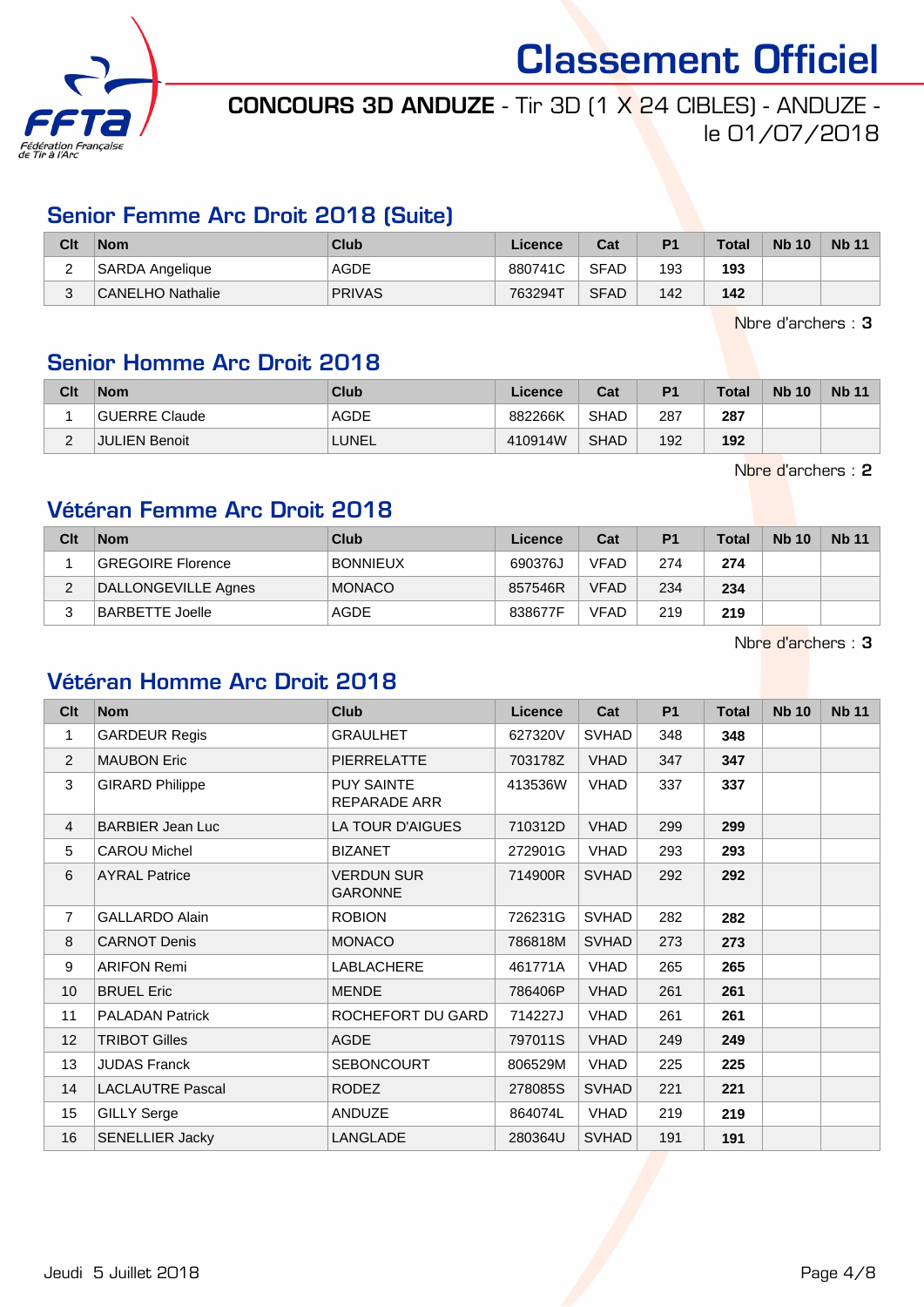

# CONCOURS 3D ANDUZE - Tir 3D (1 X 24 CIBLES) - ANDUZE le 01/07/2018

### Vétéran Homme Arc Droit 2018 (Suite)

| Clt | <b>Nom</b>      | Club            | Licence | Cat          | P <sub>1</sub> | <b>Total</b> | <b>Nb 10</b> | <b>Nb 11</b> |
|-----|-----------------|-----------------|---------|--------------|----------------|--------------|--------------|--------------|
| ៱   | CARO Robert     | <b>BONNIEUX</b> | 417926T | <b>SVHAD</b> | 180            | 180          |              |              |
| 18  | IMBERT Jeanmarc | <b>AGDE</b>     | 955666T | <b>SVHAD</b> | 147            | 147          |              |              |

Nbre d'archers : 18

#### Cadet Femme Arc Libre 2018

| Clt      | <b>Nom</b>      | Club               | Licence | Cat         | P <sub>1</sub> | <b>Total</b> | <b>Nb 10</b> | <b>Nb 11</b> |
|----------|-----------------|--------------------|---------|-------------|----------------|--------------|--------------|--------------|
|          | GUERRE Mathilde | AGDE               | 879576L | CFTL        | 449            | 449          |              |              |
| <u>_</u> | BRUN Manon      | <b>PIERRELATTE</b> | 925388G | <b>CFTL</b> | 399            | 399          |              |              |

Nbre d'archers : 2

### Cadet Homme Arc Libre 2018

| Clt      | <b>Nom</b>           | Club        | Licence | Cat         | P <sub>1</sub> | <b>Total</b> | <b>Nb 10</b> | <b>Nb 11</b> |
|----------|----------------------|-------------|---------|-------------|----------------|--------------|--------------|--------------|
|          | <b>TRIBOT Maxime</b> | <b>AGDE</b> | 887389D | <b>CHTL</b> | 455            | 455          |              |              |
| <u>_</u> | LAVIE Theo           | LABLACHERE  | 740752R | <b>CHTL</b> | 354            | 354          |              |              |

Nbre d'archers : 2

# Junior Homme Arc Libre 2018

| Clt | <b>Nom</b>          | Club   | Licence | $R_{\rm eff}$<br>ual | P <sub>1</sub> | Total | <b>N<sub>b</sub></b><br>10 | <b>Nb 11</b> |
|-----|---------------------|--------|---------|----------------------|----------------|-------|----------------------------|--------------|
|     | ∃GILL .<br>.Y Felix | ANDUZE | 762212S | JHTL                 | 386            | 386   |                            |              |

Nbre d'archers : 1

## Senior Femme Arc Libre 2018

| Clt | <b>Nom</b>        | <b>Club</b>                           | Licence | Cat         | P <sub>1</sub> | <b>Total</b> | <b>Nb 10</b> | <b>Nb 11</b> |
|-----|-------------------|---------------------------------------|---------|-------------|----------------|--------------|--------------|--------------|
|     | KIENER Audrey     | ROCHEFORT DU GARD                     | 363305X | <b>SFTL</b> | 419            | 419          |              |              |
|     | DEUTSCH Stephanie | <b>ST CHRISTOL LEZ</b><br><b>ALES</b> | 905371Z | <b>SFTL</b> | 337            | 337          |              |              |

Nbre d'archers : 2

## Senior Homme Arc Libre 2018

| Clt | <b>Nom</b>               | Club                              | Licence | Cat         | P <sub>1</sub> | <b>Total</b> | <b>Nb 10</b> | <b>Nb 11</b> |
|-----|--------------------------|-----------------------------------|---------|-------------|----------------|--------------|--------------|--------------|
|     | <b>DRUGUET Joel</b>      | <b>MIRAMAS</b>                    | 784967A | <b>SHTL</b> | 490            | 490          |              |              |
| 2   | <b>ARNOUX Christophe</b> | <b>VENTABREN</b>                  | 272954P | <b>SHTL</b> | 482            | 482          |              |              |
| 3   | <b>BONNET Guerric</b>    | <b>ROBION</b>                     | 338465X | <b>SHTL</b> | 479            | 479          |              |              |
| 4   | <b>GIRARD Benoit</b>     | <b>PUY SAINTE</b><br>REPARADE ARR | 397388U | <b>SHTL</b> | 478            | 478          |              |              |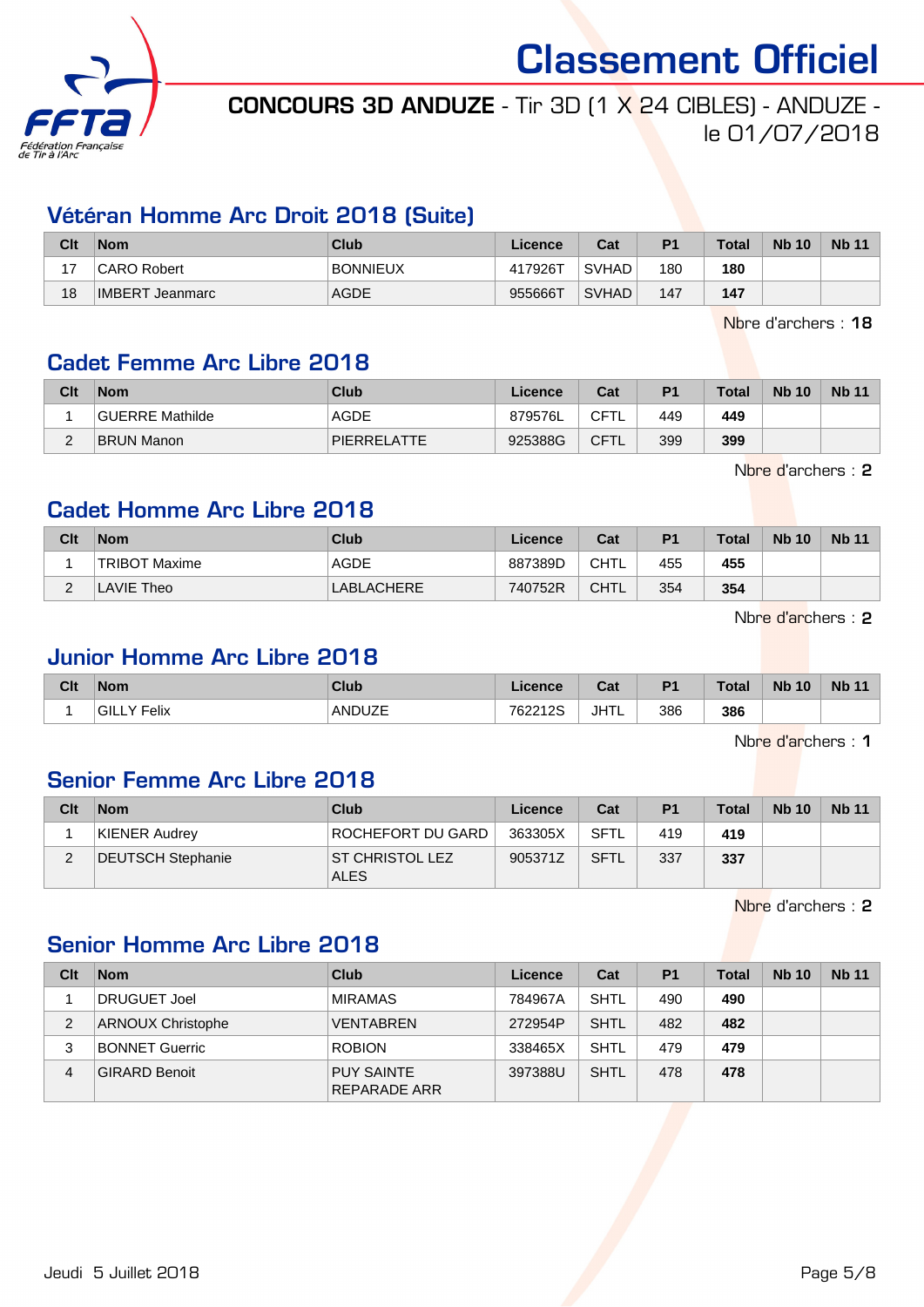

CONCOURS 3D ANDUZE - Tir 3D (1 X 24 CIBLES) - ANDUZE le 01/07/2018

### Senior Homme Arc Libre 2018 (Suite)

| Clt            | <b>Nom</b>               | <b>Club</b>                           | Licence | Cat         | P <sub>1</sub> | <b>Total</b> | <b>Nb 10</b> | <b>Nb 11</b> |
|----------------|--------------------------|---------------------------------------|---------|-------------|----------------|--------------|--------------|--------------|
| 5              | <b>GERARD Cedric</b>     | <b>MARSEILLE TROIS</b><br><b>LUCS</b> | 451225M | <b>SHTL</b> | 472            | 472          |              |              |
| 5              | <b>MAIGRON Olivier</b>   | ROCHEFORT DU GARD                     | 606794J | <b>SHTL</b> | 471            | 471          |              |              |
| 6              | <b>VERRIER Eric</b>      | AGDE                                  | 298618K | <b>SHTL</b> | 459            | 459          |              |              |
| $\overline{7}$ | <b>SARDA Florent</b>     | <b>AGDE</b>                           | 839077R | <b>SHTL</b> | 459            | 459          |              |              |
| 8              | <b>TERRASSE Vincent</b>  | <b>PRIVAS</b>                         | 250619M | <b>SHTL</b> | 447            | 447          |              |              |
| 9              | <b>FILIPOZZI Thierry</b> | <b>MIRAMAS</b>                        | 329520Z | <b>SHTL</b> | 428            | 428          |              |              |
| 10             | <b>BARBES Vincent</b>    | <b>MARGUERITTES</b>                   | 455951Z | <b>SHTL</b> | 416            | 416          |              |              |
| 11             | <b>CHAUVET Herve</b>     | <b>ST CHELY D'APCHER</b>              | 745777C | <b>SHTL</b> | 407            | 407          |              |              |
| 12             | <b>JOLY Emmanuel</b>     | <b>LABLACHERE</b>                     | 898215W | <b>SHTL</b> | 385            | 385          |              |              |

Nbre d'archers : 13

#### Vétéran Femme Arc Libre 2018

| Clt | <b>Nom</b>              | Club               | Licence | Cat          | P <sub>1</sub> | <b>Total</b> | <b>Nb 10</b> | <b>Nb 11</b> |
|-----|-------------------------|--------------------|---------|--------------|----------------|--------------|--------------|--------------|
|     | MAUBON Isabelle         | <b>PIERRELATTE</b> | 703182D | VFTL         | 439            | 439          |              |              |
|     | <b>RUIZ Carol</b>       | <b>COGOLIN</b>     | 708905Z | <b>VFTL</b>  | 405            | 405          |              |              |
| 3   | NORTES ALCARAZ Mireille | LE MUY             | 727292K | VFTL         | 368            | 368          |              |              |
| 4   | <b>LUKSENBERG Nelly</b> | <b>PEYNIER</b>     | 885947L | <b>SVFTL</b> | 344            | 344          |              |              |

Nbre d'archers : 4

# Vétéran Homme Arc Libre 2018

| Clt            | <b>Nom</b>              | <b>Club</b>                           | Licence | Cat          | <b>P1</b> | <b>Total</b> | <b>Nb 10</b> | <b>Nb 11</b> |
|----------------|-------------------------|---------------------------------------|---------|--------------|-----------|--------------|--------------|--------------|
| 1              | <b>GAGE Michel</b>      | <b>PEYNIER</b>                        | 787258R | <b>VHTL</b>  | 465       | 465          |              |              |
| 2              | <b>LACHASSE Olivier</b> | <b>MENDE</b>                          | 646970D | <b>VHTL</b>  | 460       | 460          |              |              |
| 3              | <b>PAUNER Bernard</b>   | <b>MIRAMAS</b>                        | 275224G | <b>VHTL</b>  | 458       | 458          |              |              |
| $\overline{4}$ | DOSSAL Jean-Luc         | <b>ST CHRISTOL LEZ</b><br><b>ALES</b> | 664802L | <b>VHTL</b>  | 439       | 439          |              |              |
| 5              | <b>RUIZ Alain</b>       | <b>COGOLIN</b>                        | 599520C | <b>VHTL</b>  | 436       | 436          |              |              |
| 6              | <b>TRAMUTOLA Roland</b> | <b>MIRAMAS</b>                        | 329265X | <b>VHTL</b>  | 425       | 425          |              |              |
| 7              | <b>BRUN Michel</b>      | <b>PIERRELATTE</b>                    | 920568T | <b>VHTL</b>  | 413       | 413          |              |              |
| 8              | <b>GUTH Bruno</b>       | <b>AGDE</b>                           | 372861J | <b>VHTL</b>  | 413       | 413          |              |              |
| 9              | <b>PERRET Dominique</b> | <b>ANDUZE</b>                         | 870146L | <b>SVHTL</b> | 367       | 367          |              |              |
| 10             | <b>REY Philippe</b>     | ROCHEFORT DU GARD                     | 920184A | <b>VHTL</b>  | 318       | 318          |              |              |

Nbre d'archers : 10

## Senior Femme Arc Chasse 2018

| <b>Clt</b> | <b>Nom</b> | <b>Clul</b> | Cat | D <sub>1</sub> | <b>Total</b> | 10<br><b>Nb</b> | <b>N<sub>b</sub></b><br>$\overline{\phantom{a}}$<br>. . |
|------------|------------|-------------|-----|----------------|--------------|-----------------|---------------------------------------------------------|
|            |            |             |     |                |              |                 |                                                         |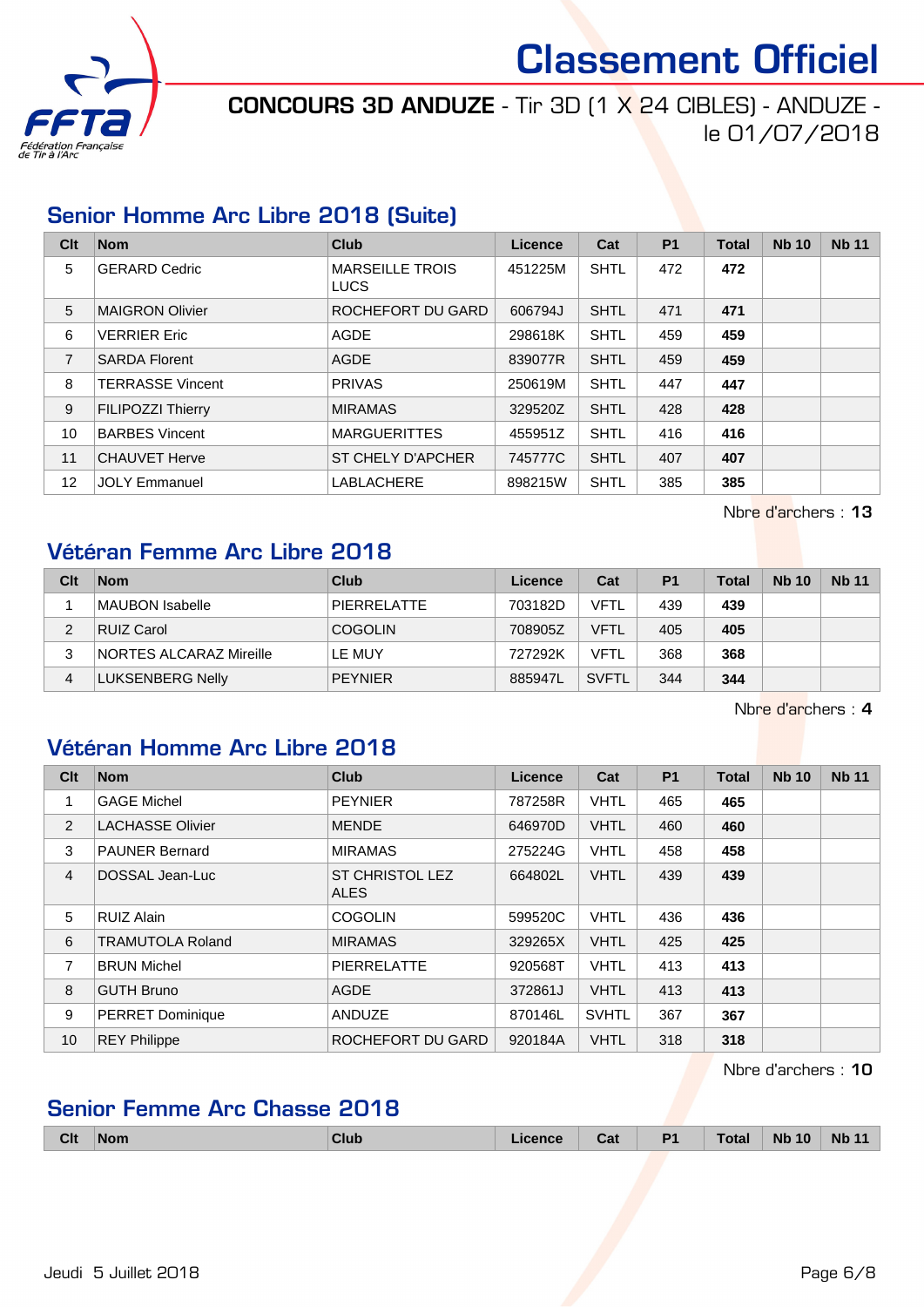

# CONCOURS 3D ANDUZE - Tir 3D (1 X 24 CIBLES) - ANDUZE le 01/07/2018

## Senior Femme Arc Chasse 2018 (Suite)

| Clt | <b>Nom</b>        | Club                               | <b>Licence</b> | יה<br>va.   | P <sub>1</sub> | Total | <b>Nb 10</b> | <b>Nb 11</b> |
|-----|-------------------|------------------------------------|----------------|-------------|----------------|-------|--------------|--------------|
|     | PALADAN Christine | <b>DU GARD</b><br><b>ROCHEFORT</b> | 739469W        | <b>SFAC</b> | 239            | 239   |              |              |

Nbre d'archers : 1

# Senior Homme Arc Chasse 2018

| Clt | <b>Nom</b>                    | Club          | Licence | Cat         | <b>P1</b> | Total | <b>Nb 10</b> | <b>Nb 11</b> |
|-----|-------------------------------|---------------|---------|-------------|-----------|-------|--------------|--------------|
|     | MAYMARD Cyril                 | MILLAU        | 744150J | <b>SHAC</b> | 353       | 353   |              |              |
| 2   | <b>BERTHIER Jean-Philippe</b> | <b>ROBION</b> | 270474U | <b>SHAC</b> | 347       | 347   |              |              |
| 3   | <b>BOUTONNET David</b>        | AGDE          | 785990M | <b>SHAC</b> | 306       | 306   |              |              |
| 4   | <b>PROTIC Stephane</b>        | <b>PUJAUT</b> | 847606L | <b>SHAC</b> | 242       | 242   |              |              |
| 5   | <b>FESQUET Eric</b>           | ANDUZE        | 383243U | <b>SHAC</b> | 230       | 230   |              |              |

Nbre d'archers : 5

## Vétéran Femme Arc Chasse 2018

| Clt | <b>Nom</b>            | Club              | Licence | Cat         | P <sub>1</sub> | <b>Total</b> | <b>Nb 10</b> | <b>Nb 11</b> |
|-----|-----------------------|-------------------|---------|-------------|----------------|--------------|--------------|--------------|
|     | MARTIN TEYSSIER Agnes | ROCHEFORT DU GARD | 732431W | <b>VFAC</b> | 284            | 284          |              |              |
|     | GORGE Veronique       | <b>ROBION</b>     | 652524R | <b>VFAC</b> | 275            | 275          |              |              |
| っ   | <b>AUDRAN Solange</b> | <b>COGOLIN</b>    | 859372A | <b>VFAC</b> | 212            | 212          |              |              |

Nbre d'archers : 3

## Vétéran Homme Arc Chasse 2018

| Clt            | <b>Nom</b>                   | <b>Club</b>                       | Licence | Cat          | <b>P1</b> | <b>Total</b> | <b>Nb 10</b> | <b>Nb 11</b> |
|----------------|------------------------------|-----------------------------------|---------|--------------|-----------|--------------|--------------|--------------|
| 1              | <b>RAMON Philippe</b>        | <b>MONTPEYROUX</b>                | 750224L | <b>VHAC</b>  | 369       | 369          |              |              |
| $\overline{2}$ | <b>ZOUYENE Marc</b>          | <b>ANDUZE</b>                     | 642170L | <b>VHAC</b>  | 343       | 343          |              |              |
| 3              | ALIBERT Jean Michel          | <b>GONFARON</b>                   | 634123P | <b>VHAC</b>  | 327       | 327          |              |              |
| 4              | <b>GILLY Claude</b>          | <b>ANDUZE</b>                     | 765651E | <b>VHAC</b>  | 310       | 310          |              |              |
| 5              | <b>GILHODES Gerard</b>       | <b>SORGUES</b>                    | 860658Y | <b>SVHAC</b> | 308       | 308          |              |              |
| 6              | <b>BRUN Pierre</b>           | <b>MONTPEYROUX</b>                | 916139D | <b>SVHAC</b> | 305       | 305          |              |              |
| $\overline{7}$ | <b>FONTANEAU Jean Claude</b> | <b>PUY SAINTE</b><br>REPARADE ARR | 098447H | <b>SVHAC</b> | 303       | 303          |              |              |
| 8              | <b>MILCENT Noel</b>          | ST CHRISTOL LEZ<br><b>ALES</b>    | 381529F | <b>VHAC</b>  | 298       | 298          |              |              |
| 9              | <b>FOURNIER Antoine</b>      | <b>MONTPEYROUX</b>                | 910774X | <b>SVHAC</b> | 297       | 297          |              |              |
| 10             | <b>AUDRAN Michel</b>         | <b>COGOLIN</b>                    | 371922N | <b>SVHAC</b> | 271       | 271          |              |              |
| 11             | <b>QUANTIN Yves</b>          | <b>MONTPEYROUX</b>                | 778482B | <b>SVHAC</b> | 260       | 260          |              |              |
| 12             | <b>FAVENNEC Johnny</b>       | SORGUES                           | 883182F | <b>VHAC</b>  | 250       | 250          |              |              |
| 13             | <b>GORGE Patrick</b>         | <b>ROBION</b>                     | 652523P | <b>SVHAC</b> | 223       | 223          |              |              |